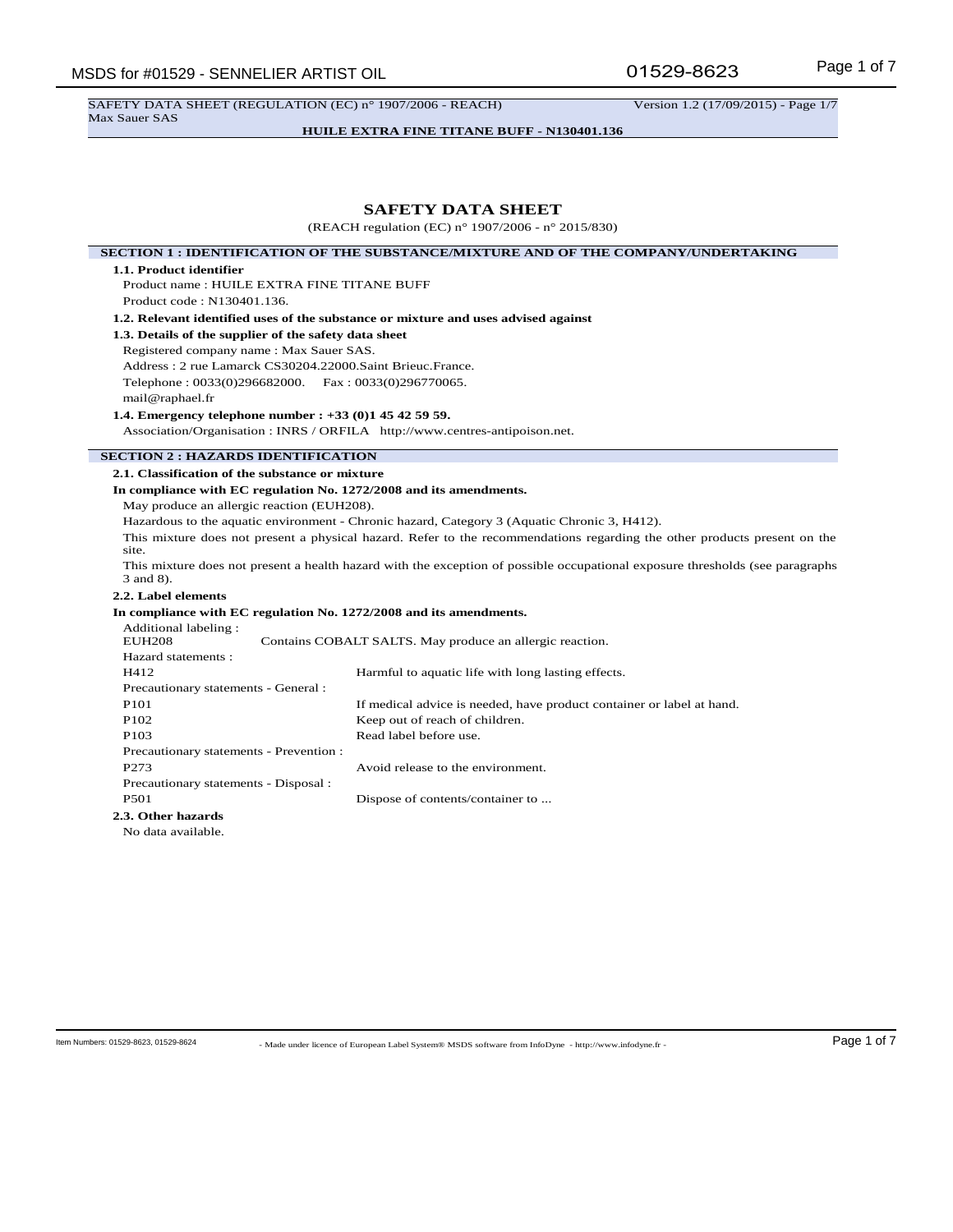### **HUILE EXTRA FINE TITANE BUFF - N130401.136**

# **SECTION 3 : COMPOSITION/INFORMATION ON INGREDIENTS**

**3.2. Mixtures**

| <b>Composition:</b> |                         |      |                    |
|---------------------|-------------------------|------|--------------------|
| Identification      | (EC) 1272/2008          | Note | $\%$               |
| INDEX: 030-013-00-7 | GHS09                   | [1]  | $1 \le x \% < 2.5$ |
| CAS: 1314-13-2      | Wng                     |      |                    |
| EC: 215-222-5       | Aquatic Acute 1, H400   |      |                    |
|                     | $M$ Acute = 1           |      |                    |
| <b>ZINC OXIDE</b>   | Aquatic Chronic 1, H410 |      |                    |
|                     | $M$ Chronic = 1         |      |                    |
| $ CAS: 136-52-7$    | GHS09, GHS07            |      | $0 \le x \% < 1$   |
| EC: 205-250-6       | Wng                     |      |                    |
|                     | Skin Sens. 1, H317      |      |                    |
| COBALT SALTS        | Aquatic Acute 1, H400   |      |                    |
|                     | $M$ Acute = 1           |      |                    |
|                     | Aquatic Chronic 1, H410 |      |                    |
|                     | $M$ Chronic = 1         |      |                    |

# **Information on ingredients :**

[1] Substance for which maximum workplace exposure limits are available.

## **SECTION 4 : FIRST AID MEASURES**

As a general rule, in case of doubt or if symptoms persist, always call a doctor.

NEVER induce swallowing by an unconscious person.

## **4.1. Description of first aid measures**

## **In the event of exposure by inhalation :**

In the event of an allergic reaction, seek medical attention.

# **In the event of splashes or contact with eyes :**

Wash thoroughly with fresh, clean water for 15 minutes holding the eyelids open.

#### **In the event of splashes or contact with skin :**

In the event of an allergic reaction, seek medical attention.

### **In the event of swallowing :**

In the event of swallowing, if the quantity is small (no more than one mouthful), rinse the mouth with water and consult a doctor.

Keep the person exposed at rest. Do not force vomiting.

Seek medical attention, showing the label.

If swallowed accidentally, call a doctor to ascertain whether observation and hospital care will be necessary. Show the label.

# **4.2. Most important symptoms and effects, both acute and delayed**

No data available.

# **4.3. Indication of any immediate medical attention and special treatment needed**

No data available.

# **SECTION 5 : FIREFIGHTING MEASURES**

# Non-flammable.

# **5.1. Extinguishing media**

#### **Suitable methods of extinction**

In the event of a fire, use :

- sprayed water or water mist

- foam
- multipurpose ABC powder
- BC powder
- carbon dioxide (CO2)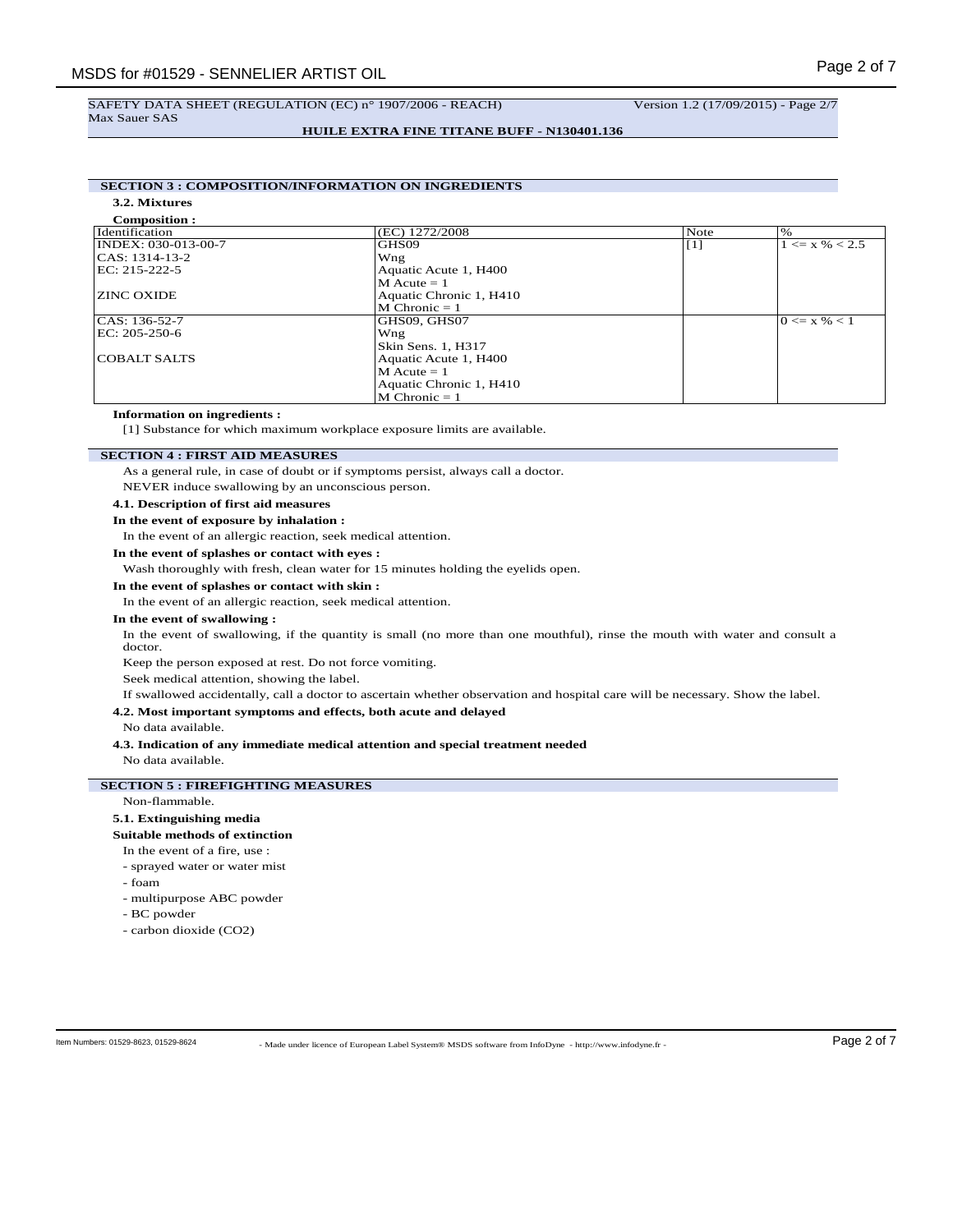#### SAFETY DATA SHEET (REGULATION (EC) n° 1907/2006 - REACH) Version 1.2 (17/09/2015) - Page 3/7 Max Sauer SAS

# **HUILE EXTRA FINE TITANE BUFF - N130401.136**

| Unsuitable methods of extinction<br>In the event of a fire, do not use : |                                                                                                                                                                                                    |
|--------------------------------------------------------------------------|----------------------------------------------------------------------------------------------------------------------------------------------------------------------------------------------------|
| - water jet                                                              |                                                                                                                                                                                                    |
|                                                                          | 5.2. Special hazards arising from the substance or mixture                                                                                                                                         |
|                                                                          | A fire will often produce a thick black smoke. Exposure to decomposition products may be hazardous to health.                                                                                      |
| Do not breathe in smoke.                                                 |                                                                                                                                                                                                    |
|                                                                          | In the event of a fire, the following may be formed :                                                                                                                                              |
| - carbon monoxide (CO)                                                   |                                                                                                                                                                                                    |
| - carbon dioxide (CO2)                                                   |                                                                                                                                                                                                    |
| 5.3. Advice for firefighters                                             |                                                                                                                                                                                                    |
| No data available.                                                       |                                                                                                                                                                                                    |
|                                                                          | <b>SECTION 6 : ACCIDENTAL RELEASE MEASURES</b>                                                                                                                                                     |
|                                                                          | 6.1. Personal precautions, protective equipment and emergency procedures                                                                                                                           |
|                                                                          | Consult the safety measures listed under headings 7 and 8.                                                                                                                                         |
| For first aid worker                                                     |                                                                                                                                                                                                    |
|                                                                          | First aid workers will be equipped with suitable personal protective equipment (See section 8).                                                                                                    |
| <b>6.2. Environmental precautions</b>                                    |                                                                                                                                                                                                    |
|                                                                          | Contain and control the leaks or spills with non-combustible absorbent materials such as sand, earth, vermiculite,<br>diatomaceous earth in drums for waste disposal.                              |
|                                                                          | Prevent any material from entering drains or waterways.                                                                                                                                            |
|                                                                          | 6.3. Methods and material for containment and cleaning up                                                                                                                                          |
|                                                                          | Clean preferably with a detergent, do not use solvents.                                                                                                                                            |
| 6.4. Reference to other sections                                         |                                                                                                                                                                                                    |
| No data available.                                                       |                                                                                                                                                                                                    |
| <b>SECTION 7: HANDLING AND STORAGE</b>                                   |                                                                                                                                                                                                    |
|                                                                          | Requirements relating to storage premises apply to all facilities where the mixture is handled.                                                                                                    |
| 7.1. Precautions for safe handling                                       |                                                                                                                                                                                                    |
| Always wash hands after handling.                                        |                                                                                                                                                                                                    |
|                                                                          | Ensure that there is adequate ventilation, especially in confined areas.                                                                                                                           |
| <b>Fire prevention:</b>                                                  |                                                                                                                                                                                                    |
| Handle in well-ventilated areas.                                         |                                                                                                                                                                                                    |
| Prevent access by unauthorised personnel.                                |                                                                                                                                                                                                    |
| Recommended equipment and procedures :                                   |                                                                                                                                                                                                    |
| For personal protection, see section 8.                                  |                                                                                                                                                                                                    |
|                                                                          | Observe precautions stated on label and also industrial safety regulations.                                                                                                                        |
|                                                                          | Packages which have been opened must be reclosed carefully and stored in an upright position.                                                                                                      |
| <b>Prohibited equipment and procedures :</b>                             |                                                                                                                                                                                                    |
|                                                                          | No smoking, eating or drinking in areas where the mixture is used.                                                                                                                                 |
| No data available.                                                       | 7.2. Conditions for safe storage, including any incompatibilities                                                                                                                                  |
| <b>Storage</b>                                                           |                                                                                                                                                                                                    |
| Keep out of reach of children                                            |                                                                                                                                                                                                    |
| spread beyond this area.                                                 | Keep the container tightly closed in a dry, well-ventilated place.<br>The floor must be impermeable and form a collecting basin so that, in the event of an accidental spillage, the liquid cannot |
| Packaging                                                                |                                                                                                                                                                                                    |
|                                                                          | Always keep in packaging made of an identical material to the original.                                                                                                                            |
|                                                                          |                                                                                                                                                                                                    |
|                                                                          |                                                                                                                                                                                                    |
|                                                                          |                                                                                                                                                                                                    |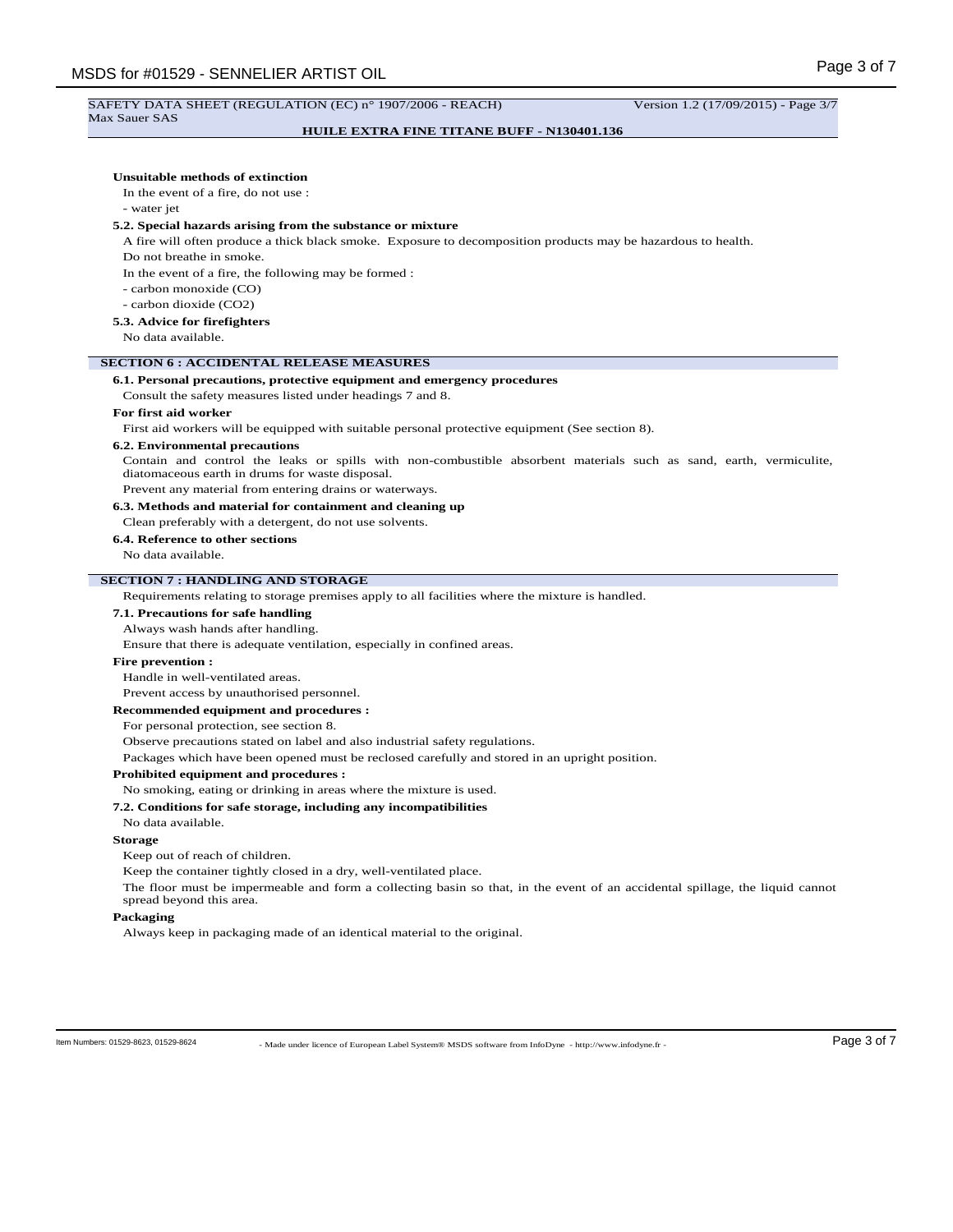# SAFETY DATA SHEET (REGULATION (EC) n° 1907/2006 - REACH) Version 1.2 (17/09/2015) - Page 4/7

Max Sauer SAS

# **HUILE EXTRA FINE TITANE BUFF - N130401.136**

# **7.3. Specific end use(s)**

No data available.

# **SECTION 8 : EXPOSURE CONTROLS/PERSONAL PROTECTION**

# **8.1. Control parameters**

#### **Occupational exposure limits :**

- ACGIH TLV (American Conference of Governmental Industrial Hygienists, Threshold Limit Values, 2010) : CAS TWA : STEL : Ceiling : Definition : Criteria :

| .          | .                                | <u>.</u> .                 | $\sim$ $\sim$ $\sim$      | 100111101011             | <u>under de la s</u>     |         |
|------------|----------------------------------|----------------------------|---------------------------|--------------------------|--------------------------|---------|
| 1314-13-2  | $2 \text{ mg/m}$                 | $10 \text{ mg}/\text{m}$ 3 | $\overline{\phantom{0}}$  | $\sim$                   |                          |         |
|            | - France (INRS - ED984 : 2008) : |                            |                           |                          |                          |         |
| <b>CAS</b> | $VME$ -ppm:                      |                            | $VME-mg/m3$ : $VLE-ppm$ : | $VLE-mg/m3$ : Notes:     |                          | TMP No: |
| 1314-13-2  | $\overline{\phantom{a}}$         |                            | $\overline{\phantom{0}}$  | $\overline{\phantom{0}}$ | $\overline{\phantom{0}}$ | -       |

#### **8.2. Exposure controls**

## **Personal protection measures, such as personal protective equipment**

Pictogram(s) indicating the obligation of wearing personal protective equipment (PPE) :



Use personal protective equipment that is clean and has been properly maintained. Store personal protective equipment in a clean place, away from the work area. Never eat, drink or smoke during use. Remove and wash contaminated clothing before re-using. Ensure that there is adequate ventilation, especially in confined areas.

# **- Eye / face protection**

Avoid contact with eyes.

Use eye protectors designed to protect against liquid splashes

Before handling, wear safety goggles in accordance with standard EN166.

## **- Hand protection**

Wear suitable protective gloves in the event of prolonged or repeated skin contact.

Type of gloves recommended : - PVA (Polyvinyl alcohol)

# **- Body protection**

Work clothing worn by personnel shall be laundered regularly. After contact with the product, all parts of the body that have been soiled must be washed.

# **SECTION 9 : PHYSICAL AND CHEMICAL PROPERTIES**

| 9.1. Information on basic physical and chemical properties |                           |  |
|------------------------------------------------------------|---------------------------|--|
| <b>General information:</b>                                |                           |  |
| Physical state:                                            | Viscous liquid.           |  |
| Important health, safety and environmental information     |                           |  |
| $pH$ :                                                     | Not stated.               |  |
|                                                            | Neutral.                  |  |
| Boiling point/boiling range:                               | Not specified.            |  |
| Flash point interval :                                     | Not relevant.             |  |
| Vapour pressure $(50^{\circ}C)$ :                          | Below 110 kPa (1.10 bar). |  |
| Density:                                                   | >1                        |  |
| Water solubility:                                          | Insoluble.                |  |
| Melting point/melting range:                               | Not specified.            |  |
| Self-ignition temperature :                                | Not specified.            |  |
| Decomposition point/decomposition range:                   | Not specified.            |  |

- Made under licence of European Label System® MSDS software from InfoDyne - http://www.infodyne.fr - Item Numbers: 01529-8623, 01529-8624 Page 4 of 7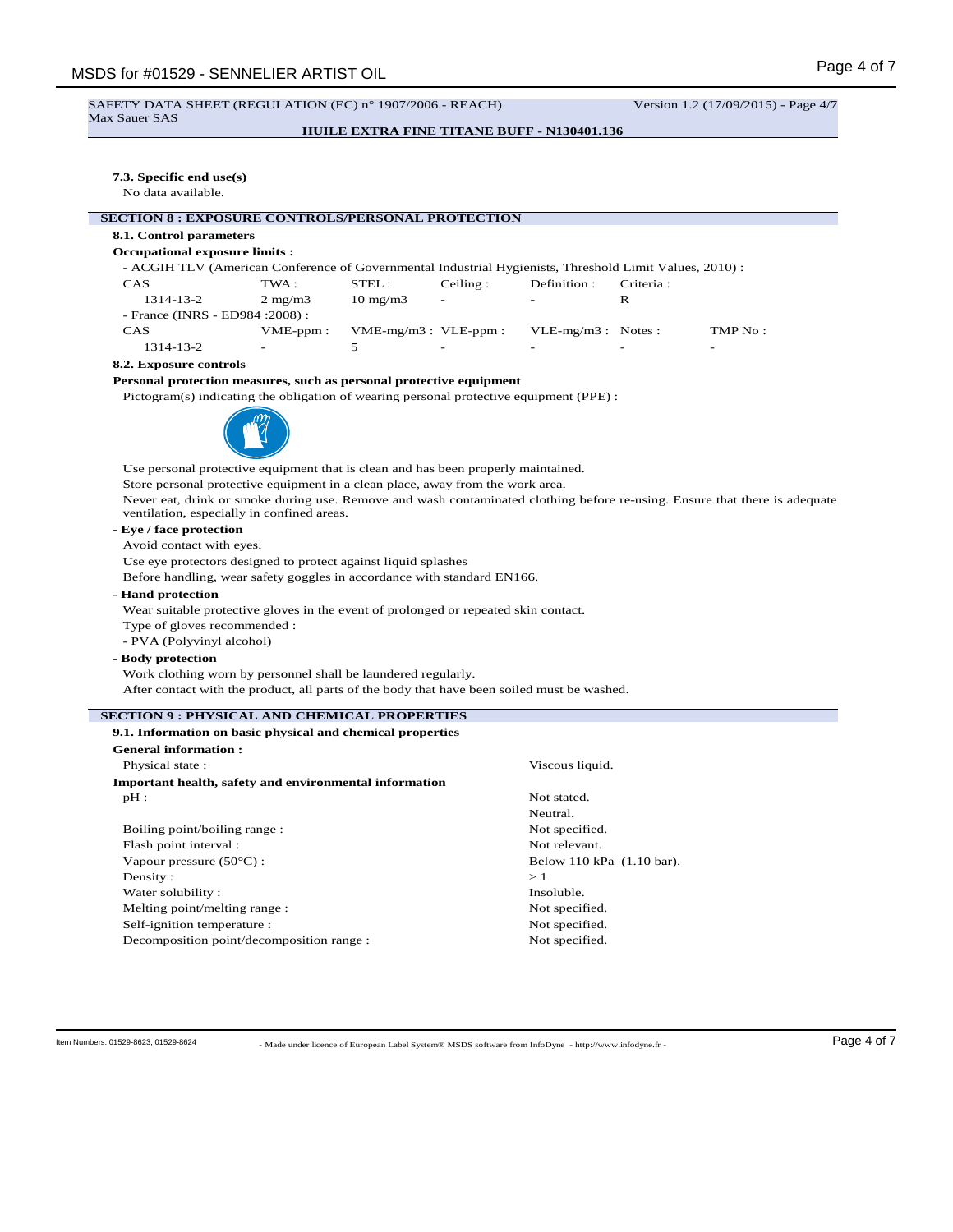# **HUILE EXTRA FINE TITANE BUFF - N130401.136**

#### **9.2. Other information**

No data available.

# **SECTION 10 : STABILITY AND REACTIVITY**

# **10.1. Reactivity**

No data available.

# **10.2. Chemical stability**

This mixture is stable under the recommended handling and storage conditions in section 7.

#### **10.3. Possibility of hazardous reactions**

When exposed to high temperatures, the mixture can release hazardous decomposition products, such as carbon monoxide and dioxide, fumes and nitrogen oxide.

## **10.4. Conditions to avoid**

#### **10.5. Incompatible materials**

#### **10.6. Hazardous decomposition products**

The thermal decomposition may release/form :

- carbon monoxide (CO)

- carbon dioxide (CO2)

# **SECTION 11 : TOXICOLOGICAL INFORMATION**

# **11.1. Information on toxicological effects**

Splashes in the eyes may cause irritation and reversible damage

#### **11.1.1. Substances**

No toxicological data available for the substances.

#### **11.1.2. Mixture**

No toxicological data available for the mixture.

# **Respiratory or skin sensitisation :**

Contains at least one sensitising substance. May cause an allergic reaction.

# **SECTION 12 : ECOLOGICAL INFORMATION**

Harmful to aquatic life with long lasting effects.

The product must not be allowed to run into drains or waterways.

## **12.1. Toxicity**

## **12.1.1. Substances**

No aquatic toxicity data available for the substances.

# **12.1.2. Mixtures**

No aquatic toxicity data available for the mixture.

**12.2. Persistence and degradability**

#### No data available.

#### **12.3. Bioaccumulative potential**

No data available.

# **12.4. Mobility in soil**

No data available.

**12.5. Results of PBT and vPvB assessment** No data available.

# **12.6. Other adverse effects**

No data available.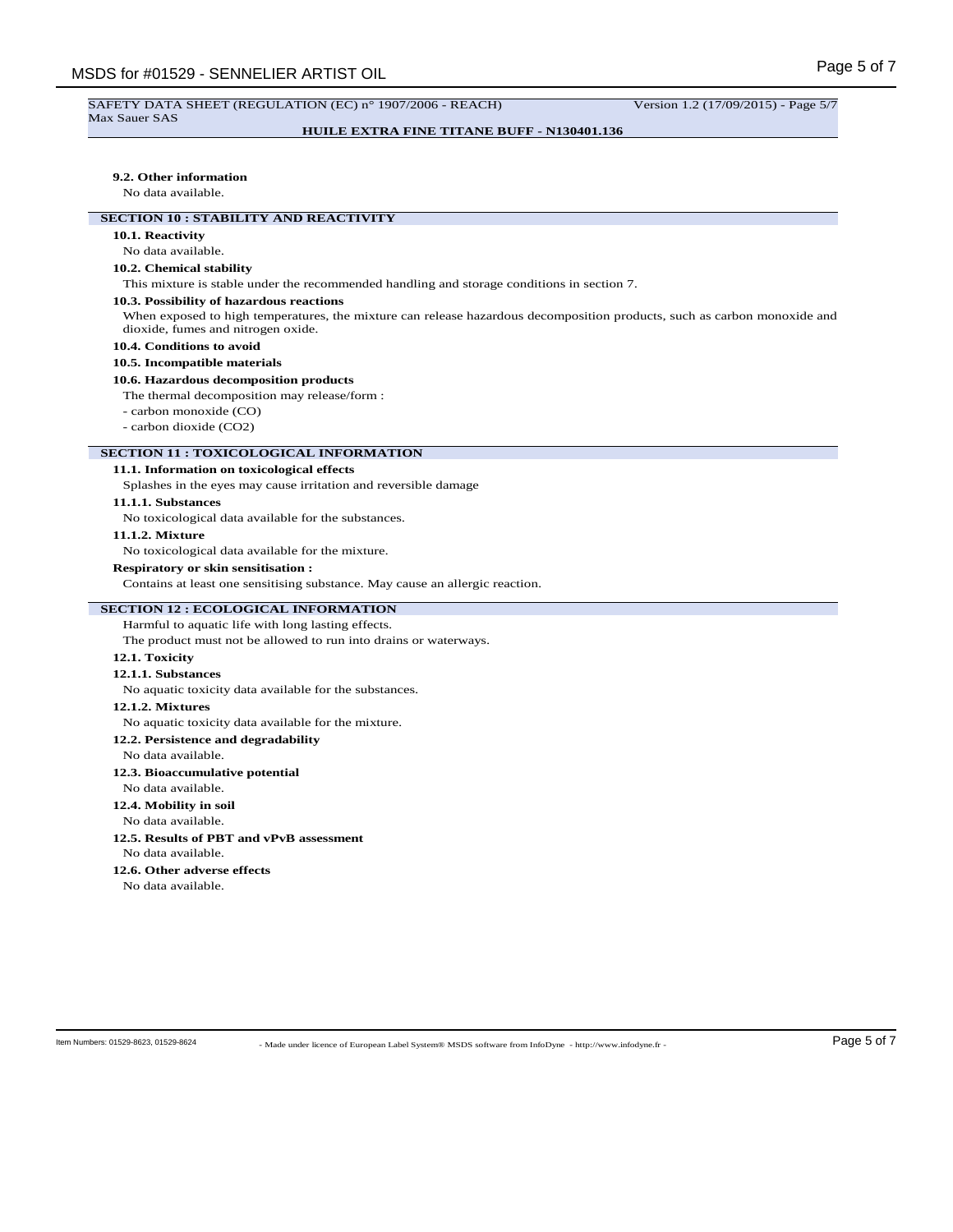Max Sauer SAS

**HUILE EXTRA FINE TITANE BUFF - N130401.136**

# **SECTION 13 : DISPOSAL CONSIDERATIONS**

Proper waste management of the mixture and/or its container must be determined in accordance with Directive 2008/98/EC.

## **13.1. Waste treatment methods**

Do not pour into drains or waterways.

#### **Waste :**

Waste management is carried out without endangering human health, without harming the environment and, in particular without risk to water, air, soil, plants or animals.

Recycle or dispose of waste in compliance with current legislation, preferably via a certified collector or company.

Do not contaminate the ground or water with waste, do not dispose of waste into the environment.

## **Soiled packaging :**

Empty container completely. Keep label(s) on container.

Give to a certified disposal contractor.

## **SECTION 14 : TRANSPORT INFORMATION**

Exempt from transport classification and labelling.

Transport product in compliance with provisions of the ADR for road, RID for rail, IMDG for sea and ICAO/IATA for air transport (ADR 2015 - IMDG 2014 - ICAO/IATA 2015).

#### **SECTION 15 : REGULATORY INFORMATION**

**15.1. Safety, health and environmental regulations/legislation specific for the substance or mixture**

- **Particular provisions :**
- No data available.
- **Standardised American system for the identification of hazards presented by the product in view of emergency procedures (NFPA 704) :**

NFPA 704, Labelling: Health=0 Inflammability=1 Instability/Reactivity=1 Specific Risk=none



#### **15.2. Chemical safety assessment**

No data available.

# **SECTION 16 : OTHER INFORMATION**

Since the user's working conditions are not known by us, the information supplied on this safety data sheet is based on our current level of knowledge and on national and community regulations.

The mixture must not be used for other uses than those specified in section 1 without having first obtained written handling instructions.

It is at all times the responsibility of the user to take all necessary measures to comply with legal requirements and local regulations.

The information in this safety data sheet must be regarded as a description of the safety requirements relating to the mixture and not as a guarantee of the properties thereof.

# **Wording of the phrases mentioned in section 3 :**

- H317 May cause an allergic skin reaction.
- H400 Very toxic to aquatic life.
- H410 Very toxic to aquatic life with long lasting effects.

## **Abbreviations :**

ADR : European agreement concerning the international carriage of dangerous goods by Road.

IMDG : International Maritime Dangerous Goods.

IATA : International Air Transport Association.

- Made under licence of European Label System® MSDS software from InfoDyne - http://www.infodyne.fr - Item Numbers: 01529-8623, 01529-8624 Page 6 of 7